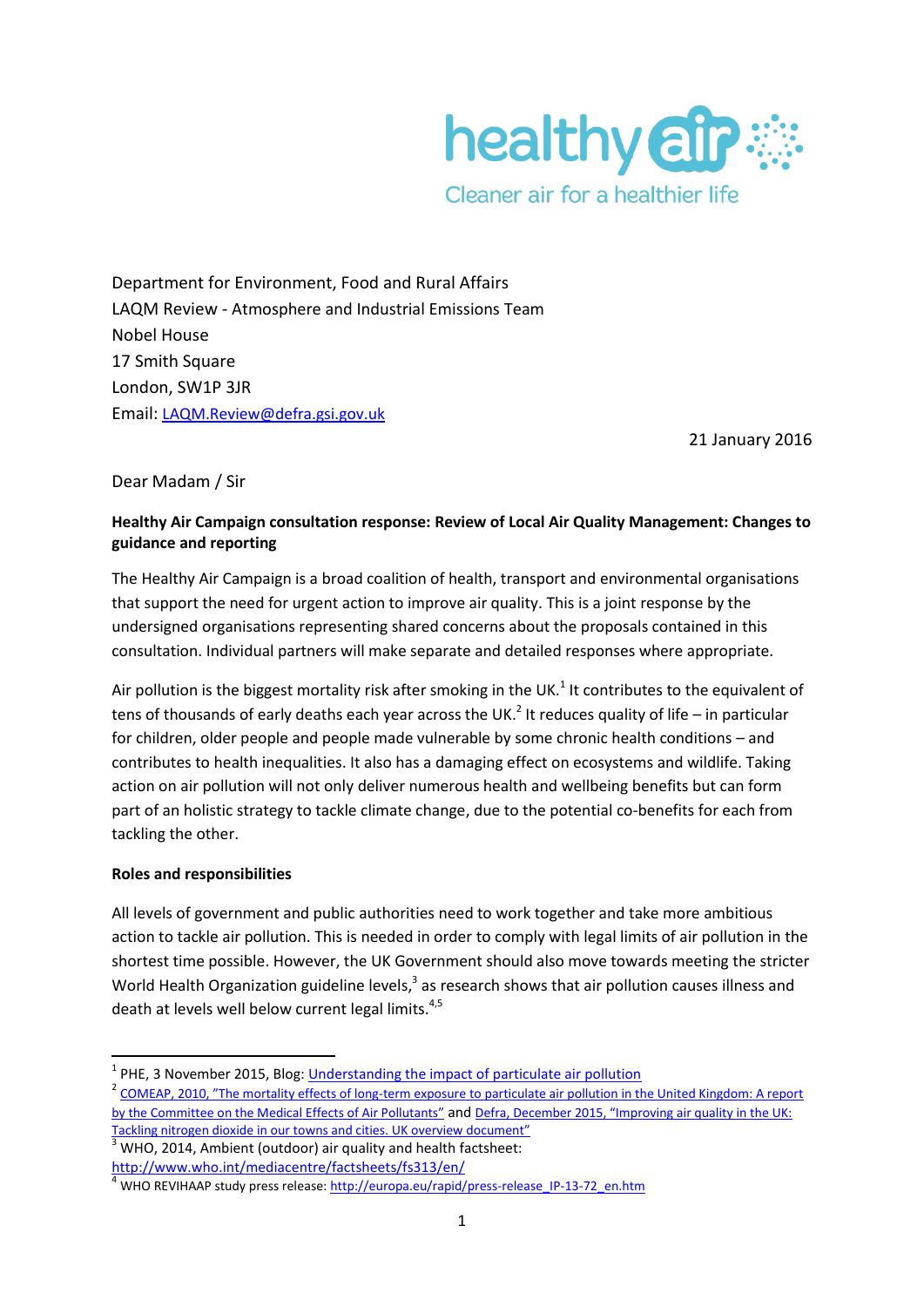As with the UK Government's new air quality plans for tackling nitrogen dioxide, we are concerned about the lack of clarity on the role of the national government in the Local Air Quality Management (LAQM) process. This is in terms of the scale of support and funding the UK Government will be providing to local authorities, as well as how the LAQM process will be monitored and enforced.

## **Streamlining**

In principle, we welcome the aim of streamlining the LAQM process in order to help local authorities focus on taking action to improve air quality. However, this cannot come at the price of losing valuable information currently required from local authorities in their monitoring, assessment and reporting activities. There is still a risk that local air quality monitoring could be reduced and that any resource savings could be used for purposes other than to take action on air quality. This is worrying given the urgent need to minimise the impact of air pollution on people's health.

### **Public information**

The Healthy Air Campaign has been calling for the provision of better public information on air pollution.<sup>6</sup> We therefore support the idea of a public-facing executive summary to help increase the transparency and accessibility of local air quality issues. However, it is important to note that this information will only be of use if it is made publicly accessible and kept up-to-date by all local authorities, for example on their websites. Further impact would be achieved if this information was proactively disseminated to the general public.

One important element missing from the summary is local information on the health impacts. This is important to increase understanding of air pollution and can help in obtaining support for proposed measures. Public Health England already produces information on the mortality impacts of PM<sub>2.5</sub> at a local authority level. We would welcome production of the same information for the other key pollutants, in particular nitrogen dioxide and ozone, as well as information on their morbidity impact. This information should then be presented in comparison to national and regional averages, as well as in relation to other public health risks, to illustrate the magnitude of the problem.

#### **PM2.5**

We support efforts to bring control of  $PM_{2.5}$  into the LAQM process.  $PM_{2.5}$  is the most commonly used metric for assessing the chronic health impacts of exposure to air pollution, so its absence from the LAQM currently impedes action at the local authority level. Further, it is widely acknowledged that the current EU objectives for PM<sub>2.5</sub> – particularly the limit value of 25µg/m<sup>3</sup> – are wholly inadequate to protect human health, as has already been discussed.

We agree that imposing firm obligations on local authorities to achieve certain PM<sub>2.5</sub> levels would be inappropriate given that many sources of  $PM<sub>2.5</sub>$  are outside local authority control. However, there should be clear and legally binding obligations on local authorities to exercise powers they do have in such a way as to reduce emissions of and human exposure to  $PM_{2.5}$ . We are concerned that it is still unclear, as recognised in the impact assessment, whether the proposed guidance will lead to any additional action by local authorities.

 5 Cesaroni et al, *BMJ 2014;348:f7412* <http://www.bmj.com/content/348/bmj.f7412>

<sup>&</sup>lt;sup>6</sup> Healthy Air Campaign policy calls: http://documents.clientearth.org/download/3763/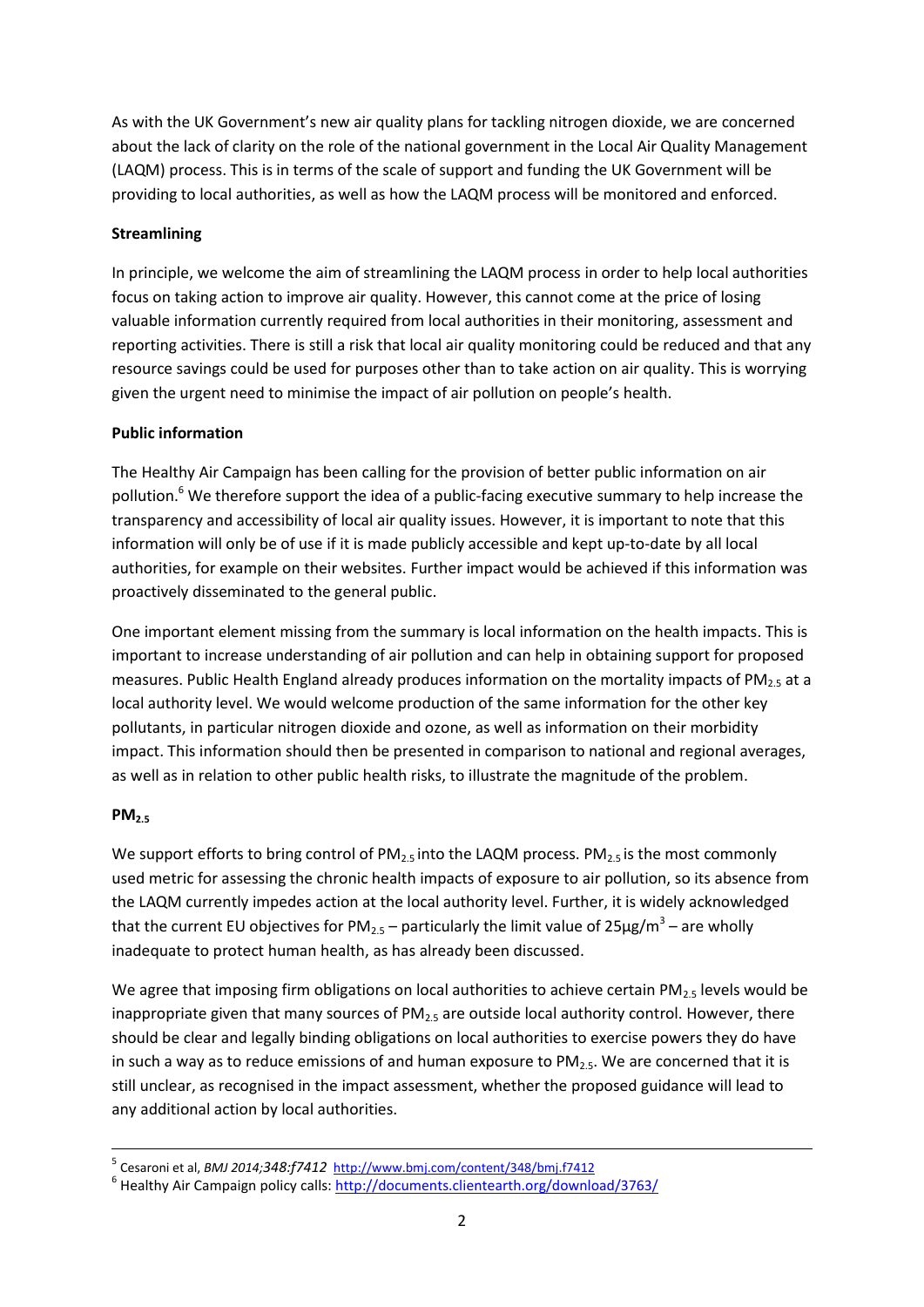In addition, it should be clear that such obligations apply to all local government functions, especially health, planning, public health and transport. Limiting the scope of the guidance to air quality functions will only hinder the development of the more cross-cutting approach this review aspires to improve.

## **Conclusion**

Whilst the stated goals of the proposals set out in this consultation are to be applauded, they do not go far enough to ensure a clear and robust process is put in place to deliver much needed improvements to air quality at a local level. Streamlining the LAQM process to enable more action by local government and authorities should not allow for a loss in the quantity and quality of the monitoring, assessment and reporting requirements. Roles and responsibilities need to be strengthened with clear and legally binding obligations on all levels of government and related public authorities to reduce air pollution and the health impacts. In particular the UK Government needs to commit to providing the much needed resources, and in particular funding, to support local government and public authorities to take an ambitious and effective approach to reducing air pollution.

Please do not hesitate to contact us if you would like any further information on any of these points. We would be very happy to discuss this further and look forward to your response.

Yours faithfully,